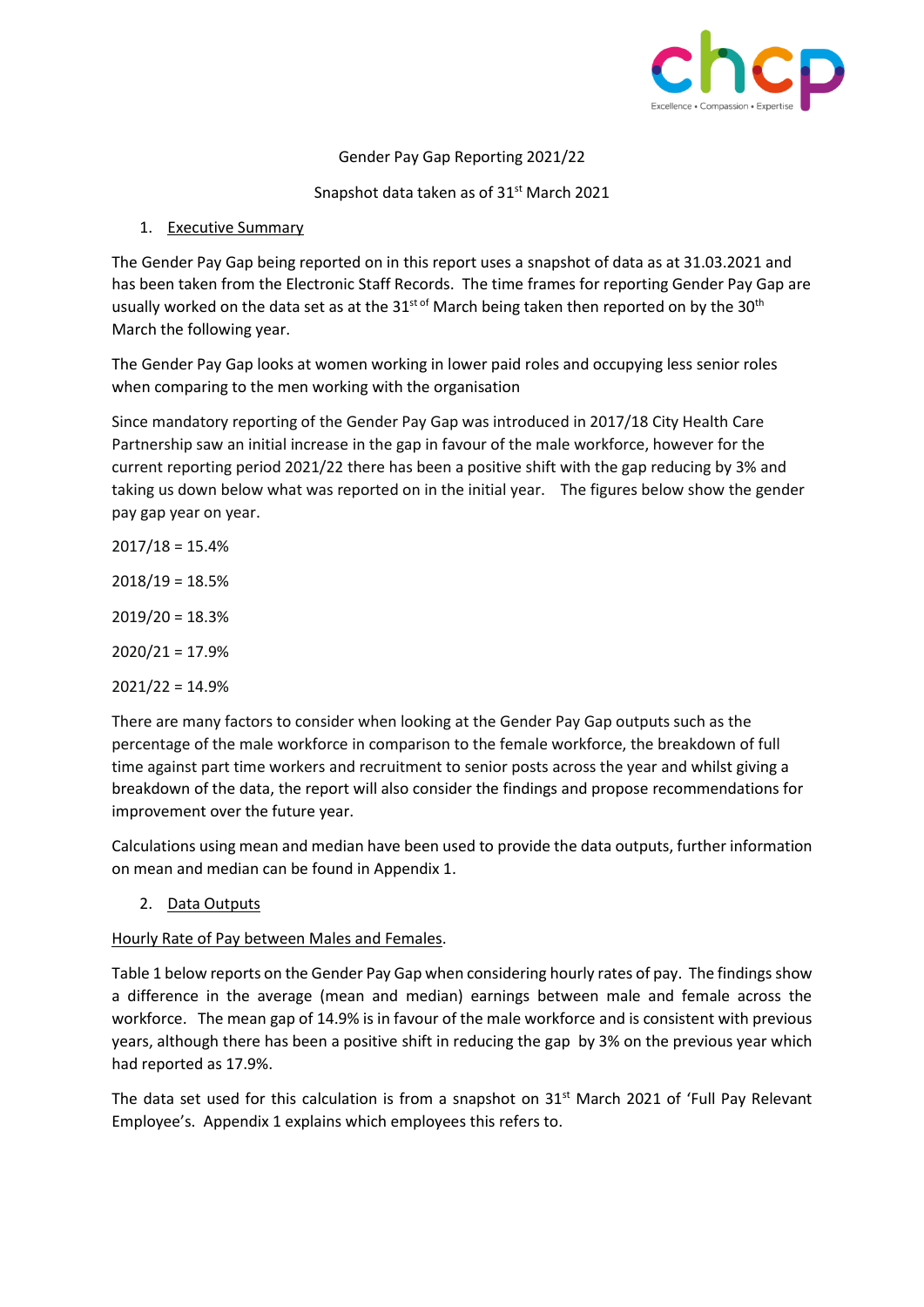

## *Table 1*

| Gender            | <b>Avg. Hourly Rate</b> | <b>Median Hourly Rate</b> |
|-------------------|-------------------------|---------------------------|
| <b>Male</b>       | 18.1197                 | 13.3022                   |
| Female            | 15.4157                 | 13.4364                   |
| <b>Difference</b> | 2.7041                  | $-0.1342$                 |
| Pay Gap           | 14.9234                 | $-1.0092$                 |

## Rates of Pay by Quartiles

Table 2 shows the data in four almost equal sized groups of male and female employees across the workforce according to their hourly rate of pay. These groups are referred to as quartiles, quartile 4 represents the highest rate of pay. The findings show:

Females occupy 86.1% of the highest paid roles and 89.8% of the lowest paid roles.

Males occupy 13.9% of the highest paid roles and 10.2% of the lowest paid roles.

The comparison identifies that the highest percentage of women are in lower paid roles whilst the highest percentage of men are in highest paid roles.

## *Table 2*

| <b>Quartile</b> | Female | <b>Male</b> | Female % | <b>Male</b> | <b>Hourly Rate Range £</b> |
|-----------------|--------|-------------|----------|-------------|----------------------------|
|                 |        |             |          | %           |                            |
|                 | 503.00 | 57.00       | 89.82    | 10.18       | 3.83 - 10.84               |
|                 | 493.00 | 76.00       | 86.64    | 13.36       | $10.85 - 13.45$            |
|                 | 510.00 | 59.00       | 89.63    | 10.37       | $13.46 - 18.15$            |
|                 | 490.00 | 79.00       | 86.12    | 13.88       | $18.16 - 90.49$            |

## Bonus Pay

An additional factor considered when reporting Gender Pay Gap is bonus pay, this is calculated taking into account the data across the year rather than a snapshot, therefore for the purpose of this report, the data being considered is for the period 01.04.2020 – 31.03.2021.

Tables 3, shows when comparing mean (average) bonus pay, women's mean bonus pay is 19.3% lower than men's and table 4, shows the number of male and female workers that received a bonus pay.

### *Table 3 Table 4*

| <b>Gender</b> | Avg. Pay | <b>Median</b><br>Pay |
|---------------|----------|----------------------|
| Male          | 328.16   | 247.00               |
| Female        | 264.73   | 247.00               |
| Difference    | 63.43    | 0.00                 |
| Pay Gap %     | 19.33    | 0.00                 |

| <b>Gender</b> | <b>Employees</b><br><b>Paid Bonus</b> | <b>Total Relevant</b><br><b>Employees</b> | ℅     |
|---------------|---------------------------------------|-------------------------------------------|-------|
| <b>Female</b> | 2030.00                               | 2167.00                                   | 93.68 |
| <b>Male</b>   | 279.00                                | 306.00                                    | 91.18 |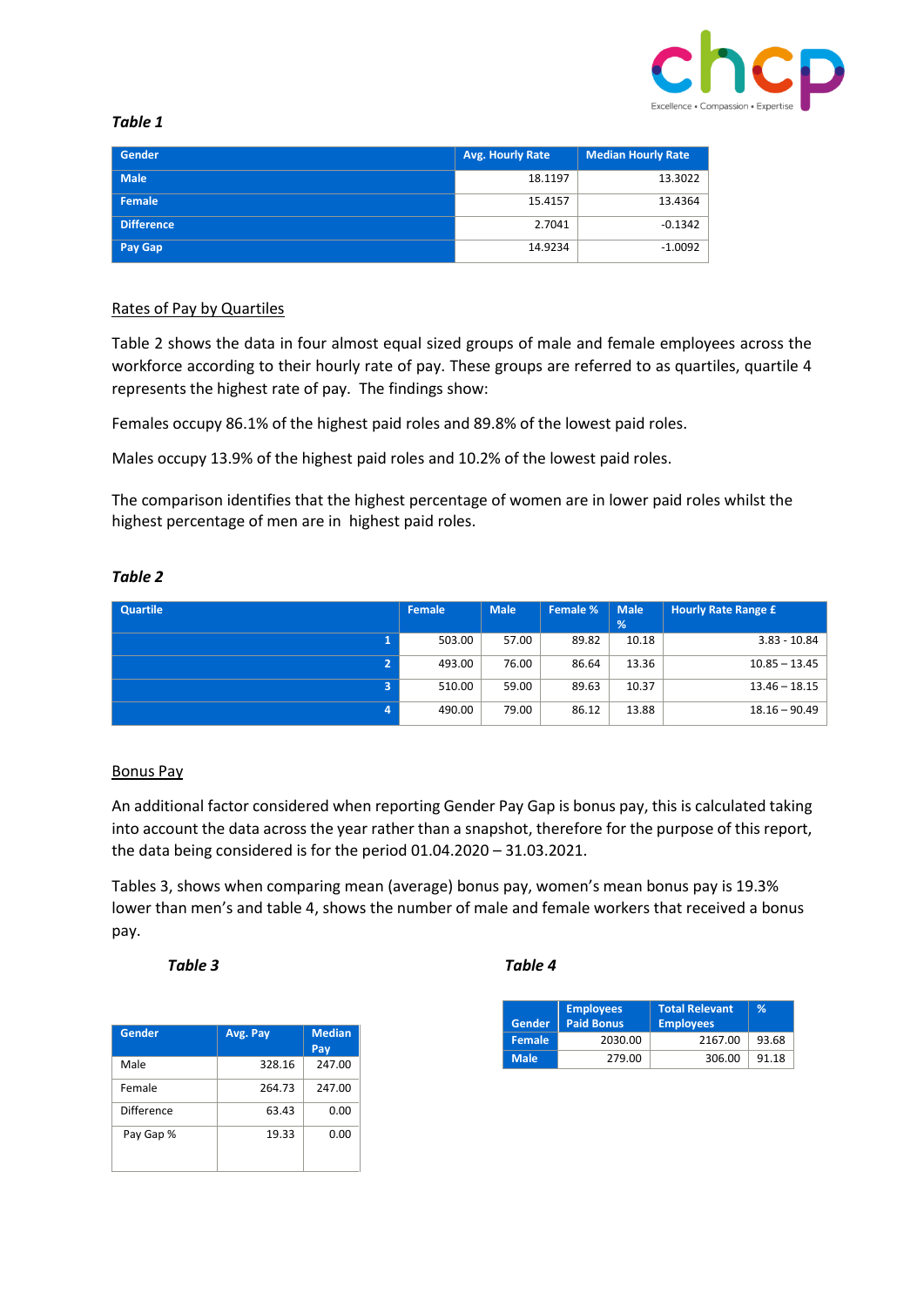

For bank staff to benefit from the bonus pay a criteria a three consecutive months to have worked at the point of the payment being made was set, this provides the rationale for why there were less than 100% Relevant Employees paid a bonus.

# 3. Conclusion

When considering hourly rates between the male and female workforce, the organisation continues to report a Gender Pay Gap in favour of males. Although this year's reporting shows a positive move in the right direction with a 3% reduction since the previous year which meets the target initially set of a 1% decrease in the gap per year.

The pay quartiles show that the highest proportion of males are reported within quartile 4, the highest paid roles which is consistent with previous years, however the highest proportion of females sit within quartile 1, the lowest paid roles which differs from previous reports where 2020/21 reported highest proportion of females in quartile 3.

The dataset provided for the purpose of this exercise identifies that just 12% of the workforce are male in comparison with 88% being female and when comparing those that work full time 83% male are full time in comparison to 63% female.

A recommendation from the previous year was for flexible working to be offered equally across the workplace inclusive of Senior roles, giving a fair opportunity of career progression for staff with caring responsibilities, a factor which has been considered as the rationale supporting the 3% reduction in the Gender Pay Gap. Unfortunately, there was no tangible data within the ESR system to evidence this, however the organisation is now using a new system for all recruitment activity which will be able to provide the date for future reporting.

- 4. Recommendations
	- 4.1 to continue to support flexible working to all roles where possible
	- 4.2 Embed fair recruitment processes
	- 4.3 Career Conversations to be included within Development Reviews

|                                                                    | <b>Average Hourly Rate</b> |       |  |  |
|--------------------------------------------------------------------|----------------------------|-------|--|--|
| Pay Gap Mean 14.9%                                                 | Pay Gap Median -1.0%       |       |  |  |
| <b>Pay Quartiles %</b>                                             |                            |       |  |  |
|                                                                    | Men                        | Women |  |  |
| Quartile 4                                                         | 13.88                      | 86.12 |  |  |
| Quartile 3                                                         | 10.37                      | 89.63 |  |  |
| Quartile 2                                                         | 13.36                      | 86.64 |  |  |
| Quartile 1                                                         | 10.18                      | 89.82 |  |  |
| <b>Bonus Payments</b>                                              |                            |       |  |  |
|                                                                    |                            |       |  |  |
| Pay Gap Mean = $19.33%$                                            | Pay Gap Median = 0.00      |       |  |  |
| Men receiving a bonus = 91.18%<br>Women receiving a bonus = 93.68% |                            |       |  |  |

5. Data reported to the national site for 2021/22 reporting period: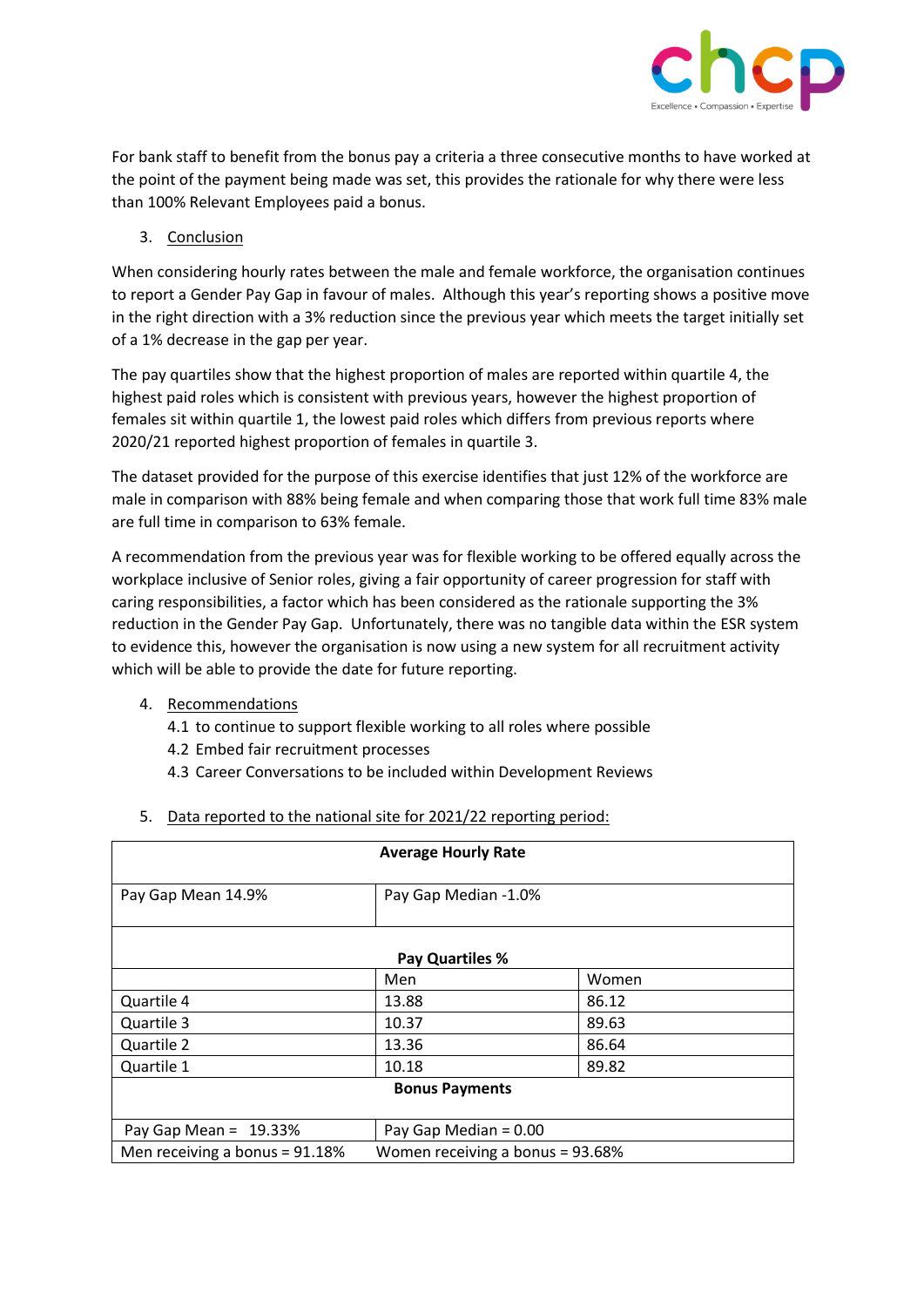

Gender Pay Gap sign off:

City Health Care Partnership has calculated its Gender Pay Gap using the data snapshot as of 31<sup>st</sup> March 2021 using the reporting tool within the Electronic Staff Records system.

I can confirm that the results are correct and will be published to the governments online reporting tool: [https://www.gov.uk/report-gender-pay-gap-data.](https://www.gov.uk/report-gender-pay-gap-data)

Name: Andrew Burnell

Position: Chief Executive Officer

Signature: ……… … Date: …21st March 2022…………